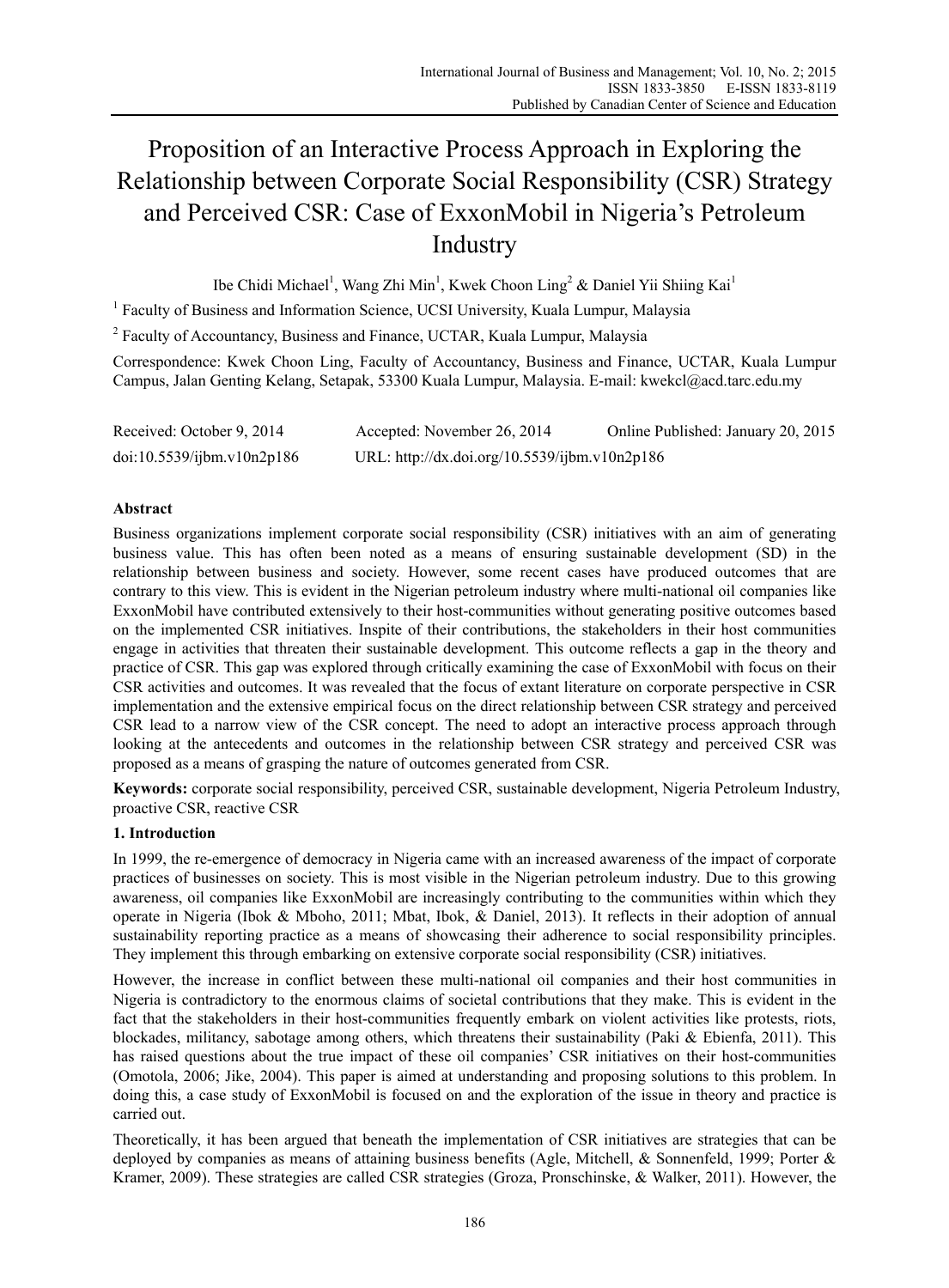effectiveness of these CSR strategies is dependent upon the extent to which benefits are perceived from CSR initiatives by stakeholders (Groza et al., 2011; Porter & Kramer, 2009; Claydon, 2011; Bhattacharya et al., 2009). This is referred to as perceived CSR. The focus of this paper is on understanding the means through which CSR strategies translate to perceived CSR as a means of exploring the research problem.

In exploring the relationship between CSR strategy and perceived CSR, extant literature is focused on a direct effect perspective. It has been noted that there are antecedents and consequences attached to CSR activities which determine the nature of interaction between business and society (Stanaland, Lwin, & Murphy, 2011). These antecedents and consequences make up the process of interaction between business and society, which is referred to as interactive process. The direct effect perspective, which extant studies dwell on, ignores this interactive process perspective. Therefore, it is posited here that the lack of adequate understanding of the interactive process perspective can explain the negative outcomes generated from the implementation of CSR theories in practice. In this paper, a case for the adoption of the interactive process a perspective in the study of the relationship between CSR strategy and perceived CSR is made. In doing this, it is posited that the means of ensuring a value alignment between business and society in the implementation of CSR can be attained, and the means of generating positive outcome from CSR can be better understood.

#### **2. Corporate Social Responsibility Strategy**

When business decides to implement corporate social responsibility (CSR), there are normally some values that they hope to attain (Porter & Kramer, 2006). These values are either tangible or intangible (Turban & Greening, 1997). Tangible values are in the form of financial values, while intangible values are in the form of enhanced reputation and image (Turban & Greening, 1997), as well as improved trust and loyalty (Stanaland, Lwin, & Murphy, 2011). In order to provide these tangible and intangible values, these values must also be available for stakeholders (Bhattacharya et al., 2009). Clarkson (1995) noted that it is companies' ability to satisfy stakeholders' demands that determines their survivability and competitiveness. To achieve this, companies roll out effective means of understanding the specific needs and yearnings of stakeholders, which they aggressively respond to through CSR strategies (Agle, Mitchell, & Sonnenfeld, 1999). The understanding of the specific needs of stakeholders reflects in the form of the choice on how companies should implement their CSR strategies.

In the extant literature, some of the core concepts that have emerged to explain the way CSR strategy is implemented are reactive, defensive, accommodative and proactive implementation of CSR strategy (Wilson, 1975). These means of implementing CSR strategy make up the core concepts of the role of timing in the implementation of CSR strategy. The differences between these concepts are reflected in how CSR strategy is implemented by companies. When a company carves out a CSR strategy that puts it in a position to escape the responsibility that comes with the negative outcomes of its function and existence in society, it employs a reactive strategy (Carroll, 1979, 1999). What this means is that the company seeks to find its way out of the consequences rather than facing it. However, some companies utilize CSR strategies to ensure that the existing legal and ethical frameworks protect them against taking responsibility for the consequences of their activities and functions in society. This is referred to as the defensive CSR strategy (Carroll, 1979, 1999). Companies with this type of CSR strategy take up the shield in the form of the legal establishments or existing laws to defend themselves against embarking on extensive CSR.

Some other companies do not escape from the responsibility that comes with the outcome of their functions and activities in society. However, they need to feel the pressures from the stakeholders before implementing CSR initiatives. These companies employ an accommodative CSR strategy (Carroll, 1979; 1999). These companies respond for strategic reasons that include the maintenance of stability and status quo which are fundamental to the sustainability of their companies. There is a set of companies that actually embark on the implementation of CSR activities without being pressurized or without the occurrence of negative trends. These companies employ a proactive CSR strategy (Carroll, 1979, 1999).

The strategies identified above make up the initial concepts that represent CSR strategies. However, it has been noted that irrespective of the objective underlying a company's aim to implement CSR initiatives, they must fall into the two broad categories of reactive and proactive strategies (Groza et al., 2011). In these two broad categories, reactive implementation of CSR strategy implies the implementation of CSR strategy in a way that makes companies to respond to the occurrence of negative trends in the course of their functions or activities, while proactive strategy implies the implementation of CSR strategy in a way that is not necessarily connected to the occurrence of negative trends or pressures, with the aim of instilling value (Groza et al., 2011). These two broad concepts of CSR strategy are explained further to reveal their implications to CSR implementation.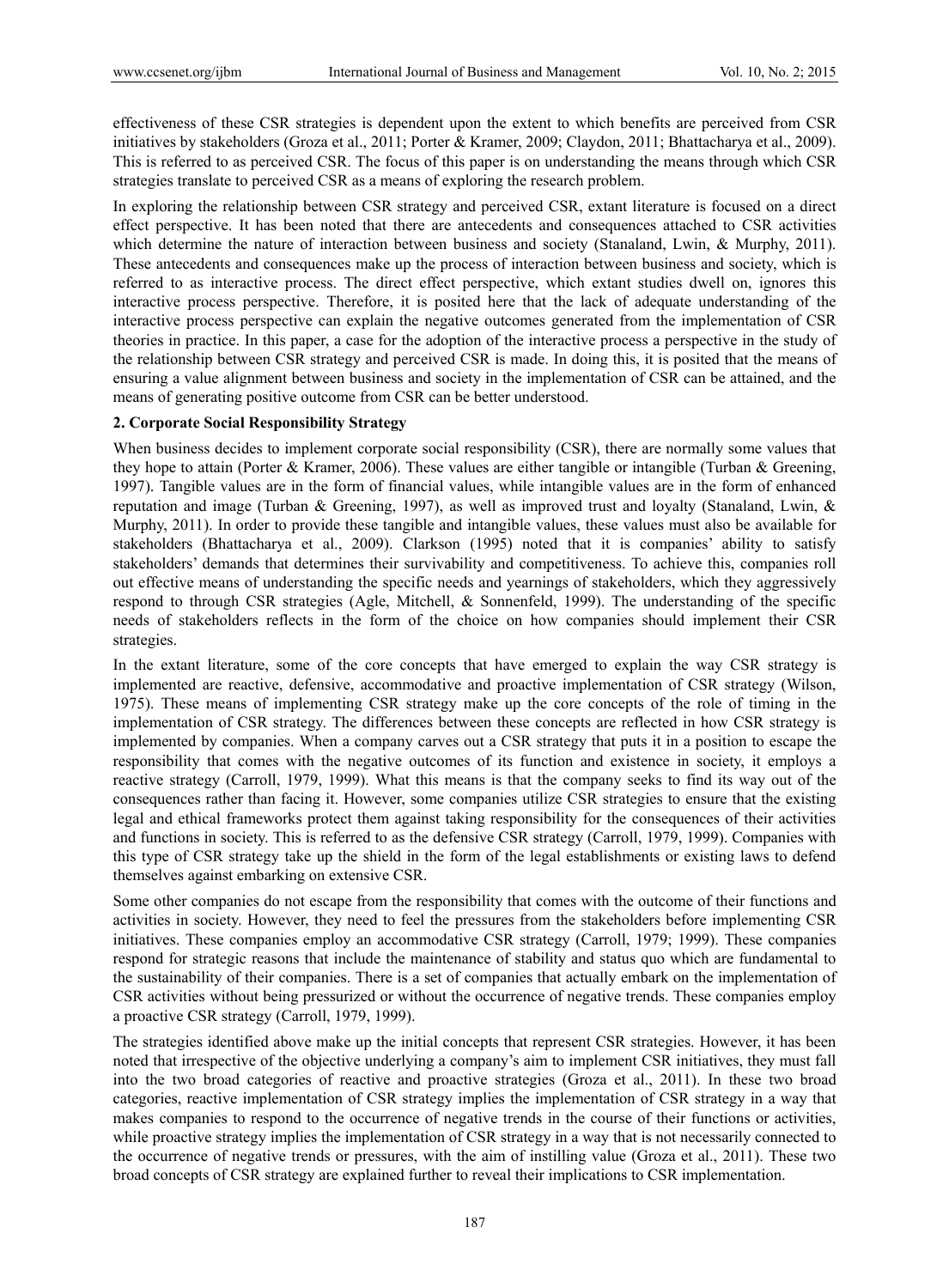# **3. Proactive vs. Reactive Corporate Social Responsibility (CSR) Strategies**

Proactive CSR strategy is the implementation of CSR by companies as a mean of instilling value without the occurrence of negative events, while reactive CSR strategy is the implementation of CSR as a mean of instilling value in the face of the occurrence of negative events that are caused by the activities of a company (Groza et al., 2011). It has been found that when companies implement CSR reactively, they are perceived by stakeholders to be serving business goals, but when they implement CSR proactively, they are perceived by stakeholders as adding altruistic value in society (Groza et al., 2011, Ellen, Mohr, & Webb, 200; Becker-Olsen, Andrew, & Hill, 2006).

Hill and Becker-Olsen (2005) found that proactive and reactive implementation of CSR programs serve as informational cues that determine the evaluation of CSR programs. Based on the result of their study, they noted that while respondents rated reactive CSR programs negatively, they rated proactive CSR programs positively because they perceived the reactive CSR program to be self-serving, while the proactive CSR program was perceived to be value based. In another study, Becker-Olsen, Cudmore and Hill (2006) found that proactive based CSR program resulted in more favourable attitudes, while the reactive based program resulted in negative thoughts and intentions. Moreover, it has been extensively posited that proactive CSR strategy is widely perceived by stakeholders as responsible business practices that entails businesses contributing to society beyond the standards required of them (Groza et al., 2011). On the other hand, reactive strategy is perceived as a face saving strategy that is aimed at attaining business aims. As a result, proactive implementation of CSR is argued to generate positive response over the reactive implementation of CSR (Groza et al., 2011).

However, it has been noted that outcomes from the implementation of CSR strategies are not assured (Bhattacharya et al., 2009). This is because it has been noted that CSR is context specific, hence dependent upon the context within which it is implemented (Freeman & Hasnaoui, 2011; Gjolberg, 2009). As a result, this paper examined CSR strategy in the context of the Nigerian petroleum industry. A case study of ExxonMobil is used to see the effects of proactive and reactive CSR strategies on the outcomes generated from the implementation of CSR.

## *3.1 Nigeria's Petroleum Industry*

Nigeria's major natural resource, crude oil, was found in the Niger Delta region in 1956. The industry attracted many established multi-national oil companies like Shell, ExxonMobil, Total, and Chevron to name a few. By the 1970s, oil production and export by these companies had become the major source of income in Nigeria's monotonous economy (Davis, 2009). Due to the complexity involved in trying to focus on all the oil companies in Nigeria, this study is narrowed down to ExxonMobil in order to capture a distinct nature of the implementation of CSR by Oil Companies. ExxonMobil is a representative case considering that it is the second largest oil producing company in Nigeria, and is also renowned for implementing CSR initiatives.

## *3.2 Case of CSR by ExxonMobil in Nigeria*

Like many of the Oil Companies in Nigeria, ExxonMobil ventured into the petroleum industry for profit. The company started operations in Nigeria in 1955 as Mobil Exploration Nigeria Incorporated (MENI), a year before Shell D'Arcy (Now Shell Petroleum Development Company of Nigeria) successfully drilled oil at Oloibiri. MENI made the first discovery of oil in 1964 (Ibok & Mboho, 2011). In 1969, the company was transformed into Mobil Producing Nigeria (MPN), and started oil production at Idoho field on the  $15<sup>th</sup>$  of January, 1970 (NNPC, 2013). By 1971, it commissioned Qua Iboe Terminal (Q. I. T) at Ibeno area of Akwa Ibom State and by 1985, it hit its first million barrel benchmark in oil production (Ibok & Mboho, 2011). In 1999, Exxon and Mobil merged to become ExxonMobil (Schweitzer, Salmeen, & Low, 2010). At the moment, it is the second biggest producers of oil in Nigeria after Shell (NNPC, 2013).

In the course of its operations, ExxonMobil has contributed enormously to the societies within which it operates. It embarks on sustainable development through contributing extensively by providing social, economic and environmental values to the society.

ExxonMobil is renowned for its social contribution to its host communities (Mbat, Ibok, & Daniel, 2013). The most noticeable sign of this can be seen in its provision of pipeborne water, rural electrification initiatives, construction of schools and hospitals among other things (Ibok & Mboho, 2011). In addition, the company devoted over \$15 million dollars to tackling Malaria problems in Nigeria and annually awards scholarship to over 500 Nigerian students in collaboration with the Nigerian National Petroleum Corporation (NNPC, 2013). In the area of community development, ExxonMobil has established several initiatives like the Women Economic Opportunity (WEO) initiative, where \$38 million has been invested, and from where smaller initiatives like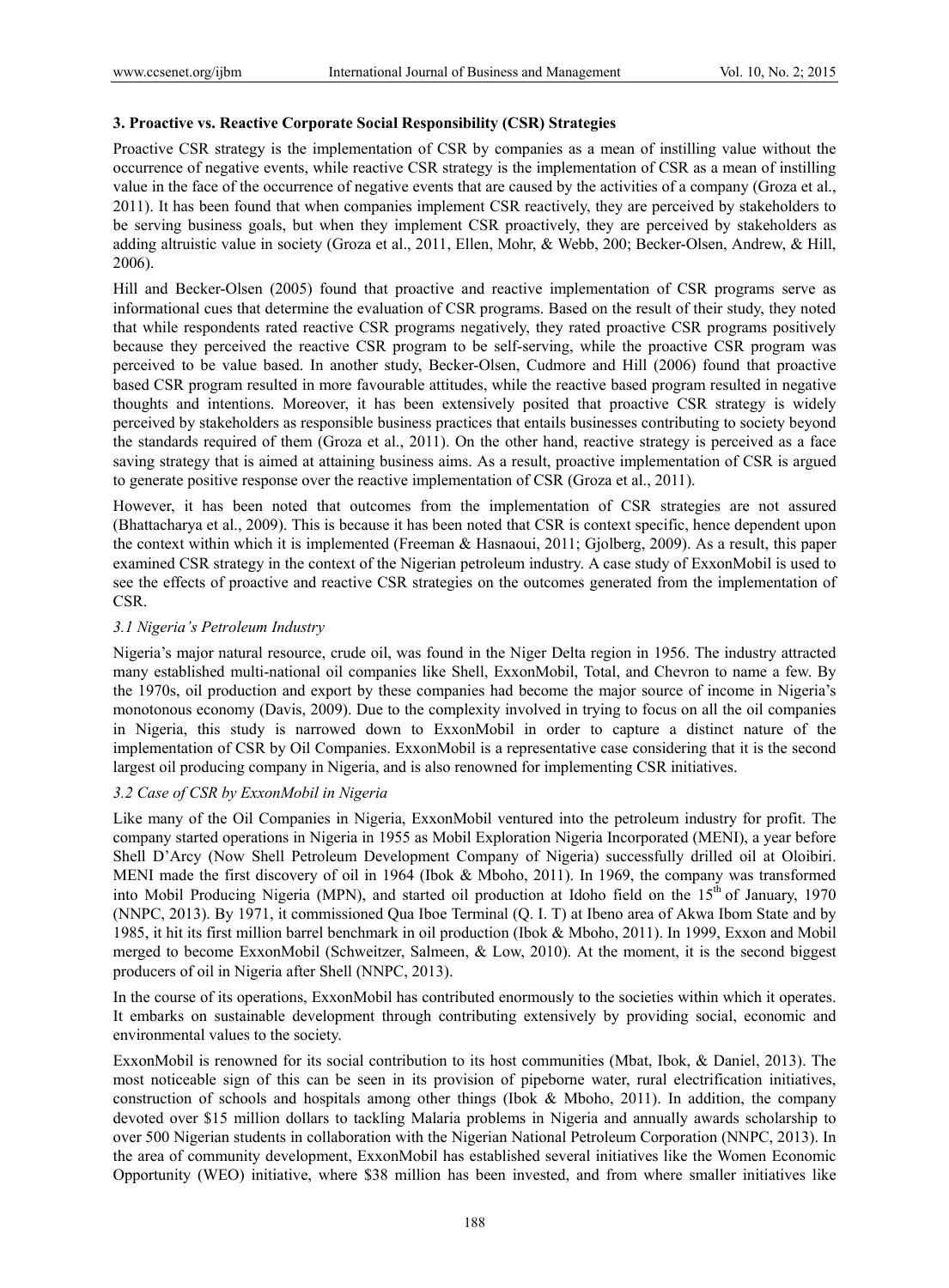Global Women in Management (GWIM) has emerged to give women more control of economic resources. For the youths, Graduate Assistance Programs (GAP) has been established to improve the employability and entrepereneurial capacity of the unemployed youths in its host communities.

ExxonMobil has also ensured the economic upliftment of the areas within which it operates. In terms of society, ExxonMobil, along with other oil companies, contribute to 95% of foreign exchange earnings and 85% of local revenue earnings in Nigeria (Bitrus, 2011; Edoho, 2008). This is in addition to playing a big part, as the second largest oil producing company in the country, to the 40% contribution of oil companies to the GDP of the nation (Edoho, 2008).

At the local community level, ExxonMobil is known to adopt a favourable employment policy for qualified indigenes of the host communities within which it operates to improve their wage rate and economic enhancement. The lack of adequately qualified indigenes proved to be an issue initially, but ExxonMobil made sure that stakeholders in the community benefited from the employment benefits in its communities by offering training and development programs. This was done through technical training centres, where the indigenes are absorbed, trained and employed (ExxonMobil Sustainability Report, 2012). By employing indigenes, income is provided, which enhances the livelihood of the members of the host communities, and alleviates the effects of their loss of their traditional means of livelihood.

ExxonMobil has also experienced growth in its profits. In the first quarter of 2013, the company saw strong global earnings of \$9.5 billion. However, the profits from its Nigerian operations have considerably slowed down due to disruptions that caused a crash in its production capacity. This was so severe that ExxonMobil suffered a loss of over 1 million barrels of crude oil in November, 2012, which was caused by the sabotage of its pipelines (Daily Independent Nigeria, 2012). This sabotage resulted in oil spills and translated into further financial losses in the form of compensation to community and employment of over 500 local personnel for clean up efforts (Daily Independent Nigeria, 2012).

Environmental protection is embedded within the fabrics of the policy of ExxonMobil in Nigeria. This is in line with the propositions by scholars in CSR (Wartick & Cochran, 1985; Wood, 1991). The company has a policy framework that supports the prevention of incidents, control of emissions and wastes, conduct of research and development activities to enhance understanding of the impact of business on society, communication with public on environmental matters and fostering of evaluation efforts to implement compliance to its environmental policies (ExxonMobil Sustainability Report, 2012). These policies are followed by actions.

The actions are reflected in its efforts in trying to stop the occurrence of oil spills. This has been followed by actions like the adoption of technologically enhanced processes in the form of testing gas wells directly to sales lines in place of flaring them into the atmosphere to lower the extent of carbon emission (ExxonMobil Sustainability Report, 2012). This, among other techniques, are proactive strategies that are aimed at sustaining the environment while production is being sustained.

There have been cases when ExxonMobil was caught unawares. In these cases, the negative impact of ExxonMobil's operations occur unexpectedly. The company has proven to react effectively to contain the negative effects of the oil spills in its host communities (Aghalino & Eyinla, 2009). Apart from spending millions of dollars in responding to these negative trends from its production activities, the oil company joined a responsive organization like the Clean Nigeria Associates (CNA), which was established in 1981 to pool resources together for a faster response to negative environmental outcomes from production activities. In addition, the company works closely with the national oil spill detection and response Agency (NOSDRA) and its host-state's department of petroleum resources (DPR) to tackle such unexpected occurences. More still, in such cases, compensations are paid to host communities to alleviate the consequences of these negative environmental occurences (Aghalino & Eyinla, 2009).

#### *3.3 Outcomes from ExxonMobil's CSR*

Despite the implementation of CSR initiatives by ExxonMobil, the company is always in conflict with the stakeholders in its host communities (Omotola, 2006). On the 15<sup>th</sup> of November, 2010, one of the ExxonMobil's gas and condensate complexes was viciously attacked and set alight before 8 employees of the company were kidnapped (Vanguard Newspaper Nigeria, 2012). Also, 2000 youths from their host community blocked the access road to Qua Iboe Terminal (Q.I.T) to protest the perceived continuous negligence by ExxonMobil, thereby disrupting the production operations of the company (Vanguard Newspaper Nigeria, 2012).

 In late 2013, the youths of Eket and Ibeno local government areas embarked on week of protest to make the oil company to pay compensation for an oil spill that occurred in 2012, thereby blocking the operations of the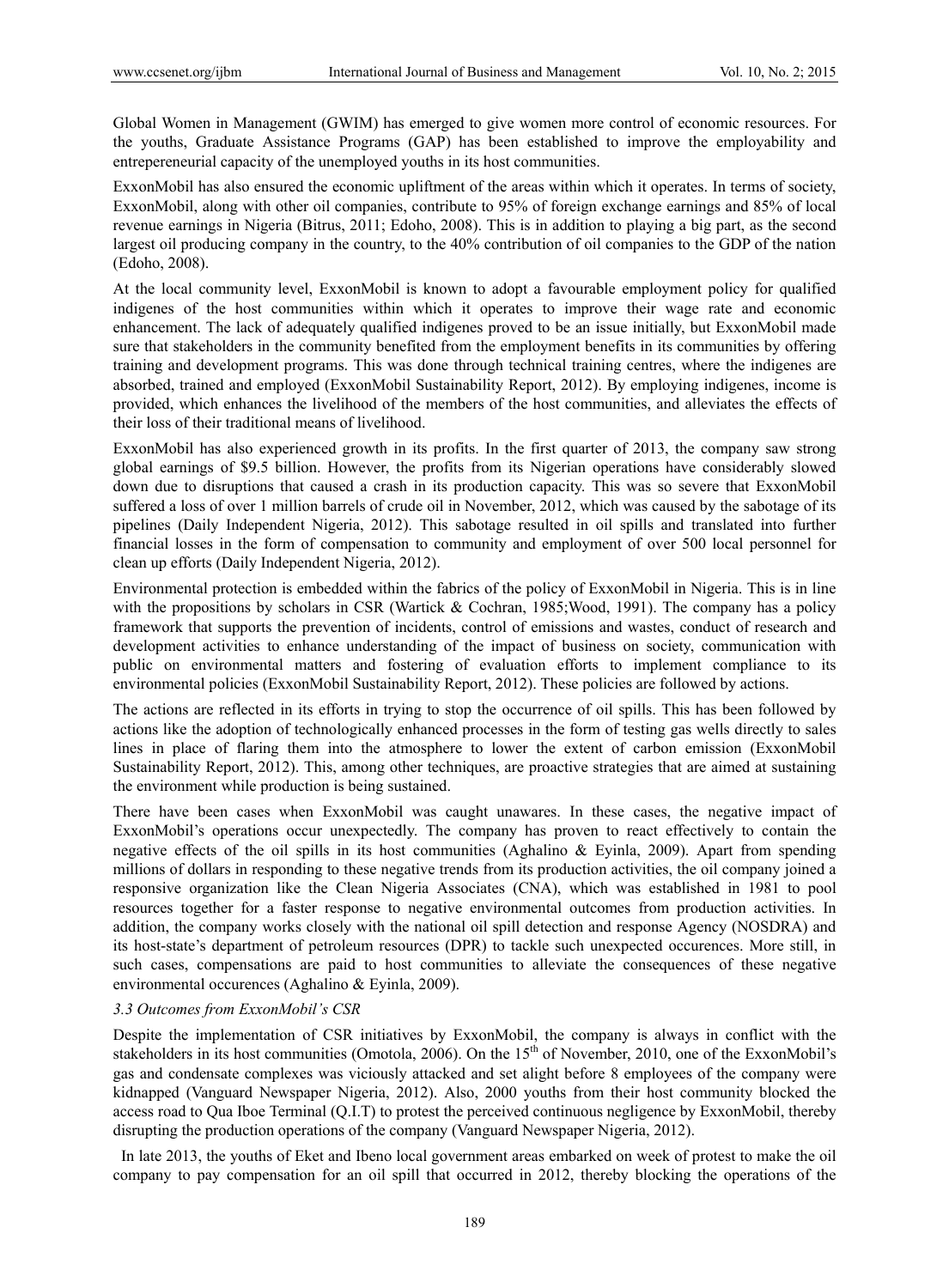company for the duration of the protest, which led to losses on the part of the company (Thisday Newspaper Nigeria, 2013). All these occurrences disrupt the production capacity of ExxonMobil, which declined by 1.7 million in 2009 (Paki & Ebienfa, 2011) and 1 million in late 2012 (Daily Independent Newspaper, 2012). For example, ExxonMobil had to declare a force majeure in November, 2012 by shutting down production due to leaks from a pipeline which affected its ability to meet projected lifting of petroleum products (Vanguard Newspaper Nigeria, 2012). Government agencies and company authorities revealed that the leak was due to sabotage from the nefarious activities of stakeholders in its host communities, whose intentions was perceived as being to seek for compensations (Vanguard Newspaper Nigeria, 2012).

These losses are not specific to ExxonMobil. They reflect in the oil industry in general. the enormity of the effect of these negative activities by the stakeholders in the host communities of oil companies in Nigeria, over the years, has increased the losses suffered by these oil companies (Omotola, 2006).

From the outcome generated above, it can be deduced that the use of proactive and reactive CSR strategy in the implementation of CSR initiatives by ExxonMobil is evidently not resulting to positive outcomes, hence constitutes a threat to the sustainability of business and society in the industry. This challenges the theoretical argument by scholars about the generation of positive outcome from the perception of CSR when it is proactively implemented. As was noted Bhattacharya et al. (2009), situational dynamics actually render companies' strategic plans obsolete and cause changes in the expectations of stakeholders. Also, that returns from CSR is everything but assured. So, it is important to re-evaluate how stakeholders perceive strategic proactivity by companies in implementing CSR initiatives so as to understand the reasons behind the outcomes generated.

## *3.4 Perceived Corporate Social Responsibility*

Perceived CSR has two perspectives. The first perspective describes it in terms of stakeholders' evaluation of CSR initiatives according to how much they attained the objectives that they were implemented for, while the second perspective describes perceived CSR in terms of the attributions about the motives behind the establishment of CSR initiatives by companies (Bhattacharya et al, 2009). While ExxonMobil has been shown to have implemented most of its CSR initiatives (Aghalino & Eyinla, 2009; Ibok & Iboho, 2011), the nature of attribution made by its stakeholders about the implementation of CSR has not been focused on. In the context of this research, stakeholders go beyond evaluating the implementation of CSR to perceive that there are motives behind the establishment of CSR initiatives. Through the perception of these motives, the reasons for the nature of outcomes generated can be understood (Bhattacharya et al., 2009).

In perceiving CSR, stakeholders tend to elaborate messages and assign types of motives to businesses when presented with evidence of their social involvement. This is referred to as attribution. This elaboration of messages and assignment of motives by stakeholders clearly shows that the successful implementation of CSR by companies is not an end in itself. Efforts should be made to understand the motives ascribed by stakeholders to the implementation of these CSR initiatives (Hill & Becker-Olsen, 2005).

This paper views perceived CSR of stakeholders from the perspective of how they make attributions about the implementation of CSR initiatives. It is rotted in the foundation of the attribution theory. The study of perceived cause of an event is the root of the attribution theory (Kelley & Michela, 1980). In general, this theory is concerned with how individuals interpret events and how this relates to their thinking and behaviour (Weiner, 1974, 1986). Attribution theory assumes that people try to determine why people do what they do. A person seeking to understand why another person did something may attribute one or more causes to that behaviour (Heider, 1958; Kim & Lee, 2012). The nature of attribution made by stakeholders plays a part in how outcomes are generated from the CSR strategy employed by company. This has been empirically studied.

## *3.5 CSR Strategy and Perceived CSR Studies*

It has been widely posited that CSR initiatives that are implemented without the occurrence of negative events are attributed as being value adding by stakeholders. In empirical studies, this has been proven. Ricks (2005) found that targeted respondents perceived proactive contribution to society higher on the evaluation of corporate associations, brand evaluation and patronage intentions. Groza et al. (2011) also found that when CSR strategy is proactively implemented by company, value-driven attributes are generated in which produces positive response from stakeholders. Hill & Becker-Olsen (2005) found that respondents perceived reactive motivated CSR programs negatively and proactive motivated CSR programs positively, a finding that they ascribed to the timing of implementation of CSR strategies and the nature of stakeholders' attribution about companies' goals for implementing CSR.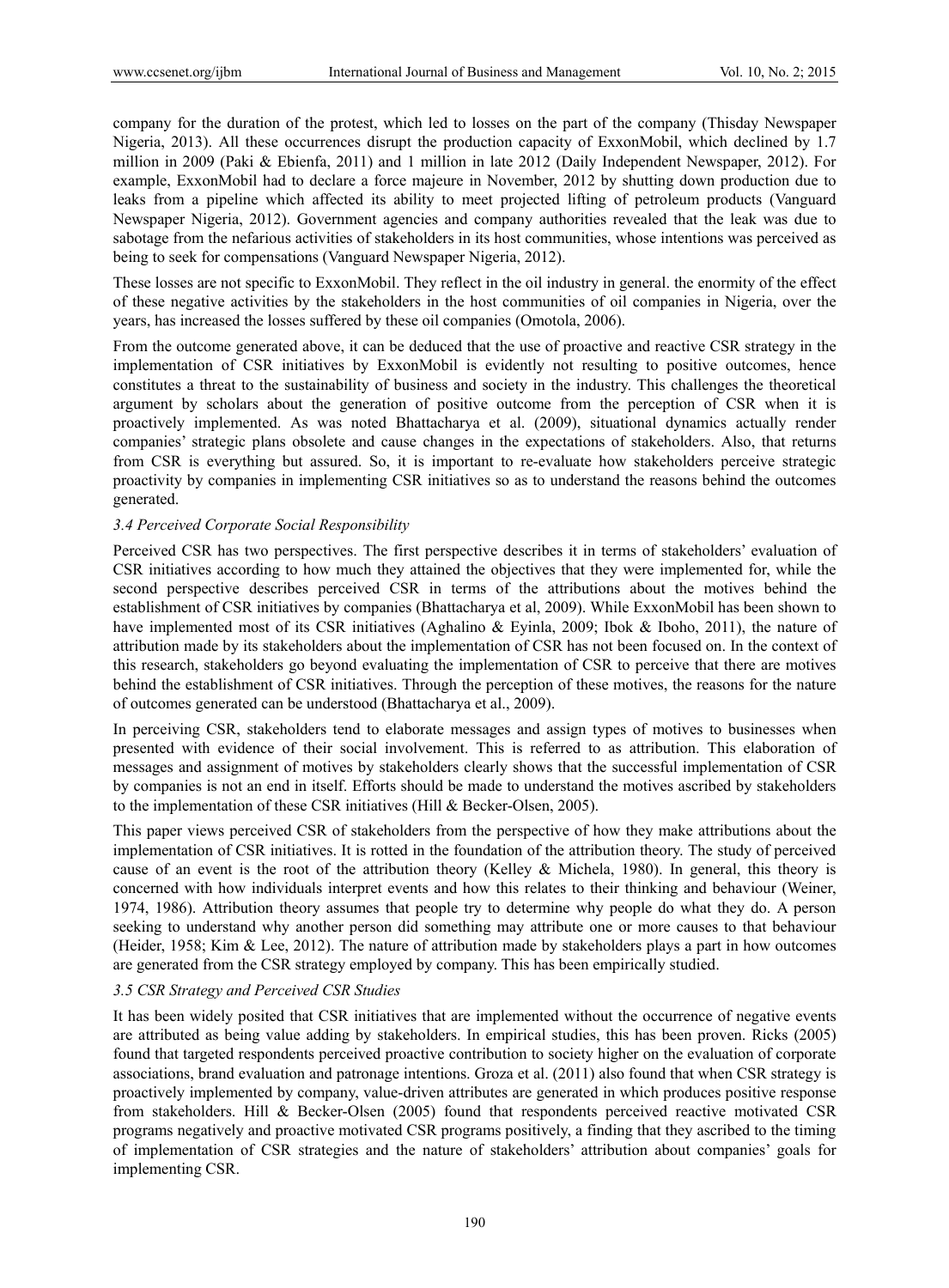However, some findings have also shown that situation plays a part in stakeholders' attribution. For example, Ellen et al. (2000) found that respondents donated more to disaster relief CSR programs that are reactive in nature than to on-going ones that are proactive in nature. In this case, reactive implementation of CSR strategy is seen as being value-driven while proactive implementation of CSR strategy was viewed as being strategy-driven. This is made complicated by the recent events in the Nigerian petroleum industry, where Oil Companies also employ proactive strategy in the implementation of CSR but their stakeholders still seem not to positively perceive their CSR initiatives (Opukri & Ibaba, 2008; Aghalino & Eyinla, 2009). As a result of this outcome, it has become important to re-evaluate how stakeholders perceive CSR, especially with regards to the strategy employed by companies in the implementation of CSR.

The need to understand and balance the interests of business and society in a way that they will be sustainable and non-disruptive to each other is urgently needed. Though, the study of this balance has extensively produced models in extant studies (Carroll, 1979; 1999; Aras & Crowther, 2009; Claydon, 2011), there is still a gap in the understanding of the interactive process through which this balance is ensured from the implementation to the generation of outcome from CSR (Bhattacharya et al., 2009; Walker, Heere, Parent, & Drane, 2010). This is mostly blamed on the focus of studies on how CSR strategies affect perceived CSR, without studies devoted to the process through which this relationship translates into outcome (Bhattacharya et al., 2009; Walker et al., 2010). This is referred to here as interactive process. An interactive process approach in the study of the relationship between CSR strategy and perceived CSR is proposed in this paper.

#### *3.6 Case for Interactive Process Approach*

The need for the study of CSR in a way that will aid the grasping of the interaction effects that influences the relationship between business and society (Walker et al., 2010) and at the same time enhances an understanding of the underlying process that drives the generation of returns from CSR (Bhattacharya et al., 2009) has been addressed and recommended in extant literature. The interactive process simply denotes the process of interaction between business and society (Bhattacharya et al., 2009). In CSR, it implies going beyond the prescriptive and normative nature of the view about the implementation of CSR to explore the process through which performance is generated. In other words, it means looking beyond current practice to assess the means through which outcomes are attained. In doing this, Bhattacharya et al. (2009) noted that exploring both the corporate and stakeholders' perspective is needed. This will require a shift from the predominant corporate view of CSR in the extant literature, to a more balanced view between business and society.

As was noted earlier, recent studies have suggested that the nature of the implementation of CSR has an effect on the stakeholders' perception of the motives behind companies' decision to implement CSR (Ellen, Mohr, & Webb, 2000; Hill & Becker-Olsen, 2005; Kim & Lee, 2012). This means that the determination of the outcome derived from the implementation of CSR is dependent upon what stakeholders attribute as the reason behind such an implementation. This view vindicates the calls for an exploration of both the companies' and stakeholders' views. Invariably, companies' implementation of CSR does not guarantee the nature of outcome to be derived. Rather, the nature of attribution ascribed to the implementation by stakeholders is vital towards determining the nature of outcomes generated from CSR.

Some recent studies have attempted to explore the nature of stakeholders' attribution to the implementation of CSR (Ellen et al., 2000; Baden, Meyer & Tonne, 2011; Groza et al., 2011; Du, Bhattacharya, & Sen, 2007). These studies intended to explore the nature of stakeholders' attribution about the strategy employed by company in the implementation of CSR. This paper is recommending the same focus as these extant studies; however, an interactive process approach is proposed and added in the study.

#### *3.7 Implementation of an Interactive Process Approach in Research*

Implementing an interactive process requires looking at important antecedents and outcomes that determine the nature of relationship between CSR strategy and perceived CSR. While a direct relationship has been extensively explored, these antecedents and outcomes are yet to be determined. For example, Bhattacharya et al (2009) noted that the value perceived by stakeholders from the implementation of CSR is an important antecedent in the recognition of the usefulness and importance of CSR initiatives that were implemented by companies. This is a vital observation.

In the case study, it could be observed that a vital issue in the strife between ExxonMobil and its community stakeholders is lack of perception of value from its implementation of CSR. This is evident in the fact that the Oil Company has been proven to have instilled socio-economic and environmental values in its host-communities (Mbat, Ibok, & Daniel, 2013; Ibok & Mboho, 2011), but these contributions are not ensuring the sustainability of business and society. Sustainability of business and society reflects in the form of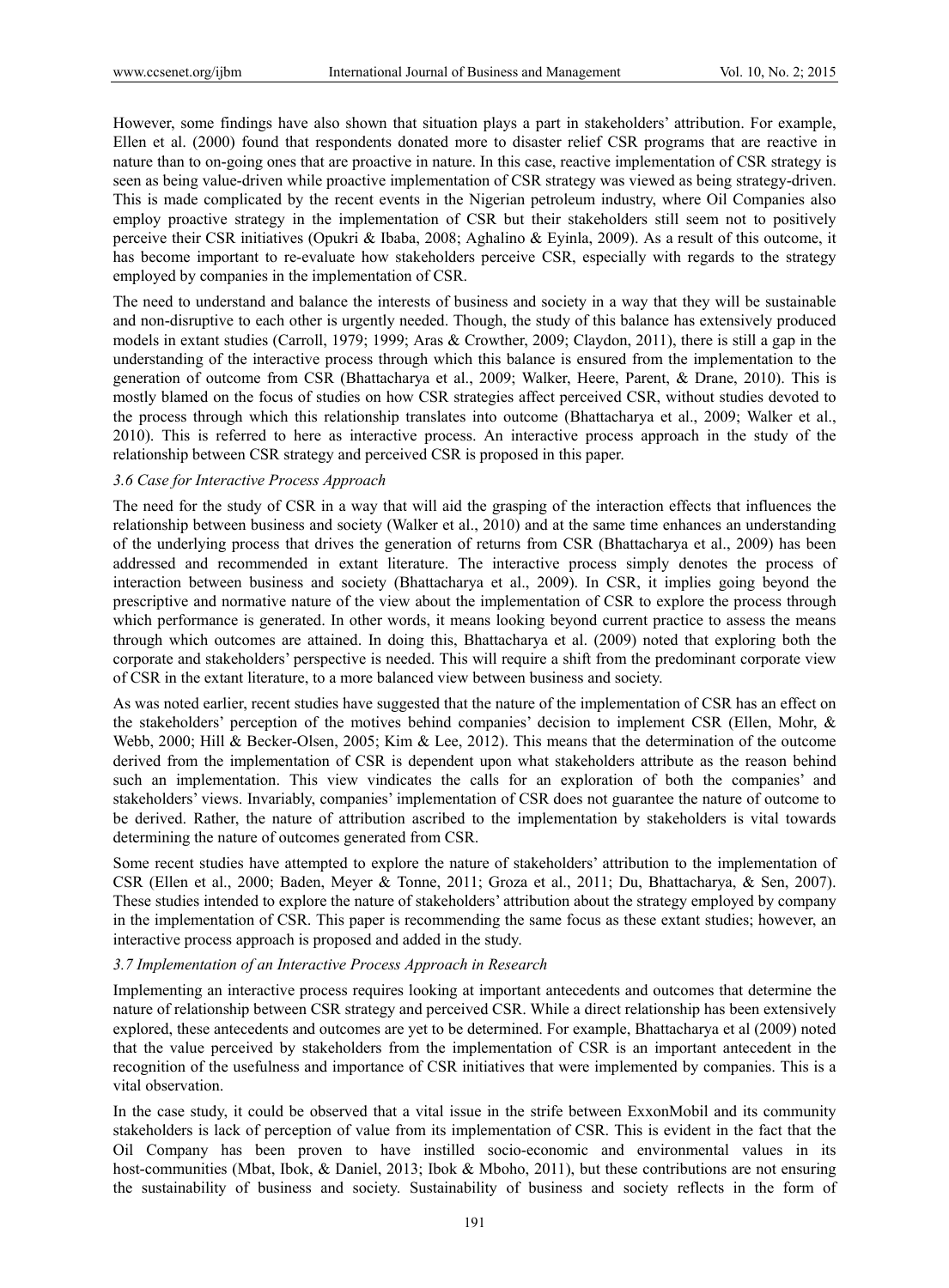contributions of business to the social, economic and environmental sustenance of society, and a reciprocal sustenance of business through a cordial and supportive relationship with society (Claydon, 2011). This is obviously not the case in ExxonMobil's case. As a result, when exploring the relationship between ExxonMobil and its host-communities' stakeholders, it will be inadequate to look at a direct relationship between the CSR strategy employed by the Oil Company and the perceived value of its community stakeholders. It will be more effective to take an interactive process approach.

The implementation of an interactive process in ExxonMobil's case study will imply exploring the antecedents and outcomes to the relationship between the CSR strategies employed by the company and perceived CSR. Since perceived value is an important antecedent and outcome in the attributions formed by stakeholders, as noted by Bhattacharya et al. (2009), perceived value could be explored as an antecedent, outcome and mediator of the relationship between CSR strategy and perceived CSR. This reflects the interactive process approach. To do this, the means through which business claims to instil value in the society should be tested against the perception of such value by stakeholders. In doing this, the true impact of the CSR strategy employed by business will be seen in perceived value as an outcome, and the nature of perceived value can be viewed as an antecedent to the perception of CSR.

In the case of ExxonMobil, the Oil Company claims to instil value through implementing CSR by adhering to the principles of the triple bottom line (TBL) (ExxonMobil Sustainability Report, 2012). Also, it has been shown that it does this through employing both proactive and reactive CSR strategies (Ibok & Mboho, 2011). In order to explore the true impact of these value claims, it is important to explore the nature of value perceived by the stakeholders in its host-communities, and also explore if the nature of perceived values generated has an impact on the nature of their perception of CSR. In doing this, the reasons behind the non-perception of CSR can be deduced, and the potential solutions can be proffered.

## **4. Recommendations for Future Research**

As can be seen in this paper, there is an obvious gap between the theoretical propositions made about the relationship between CSR strategy and perceived CSR, and the outcome generated in practice. Even though it has been widely posited that the implementation of proactive and reactive CSR strategies generated differing outcomes, the antecedents of these outcomes are yet to be determined. This paper has made some recommendations that will aid research towards determining these outcomes.

First, it is important for more researchers to take an interactive process approach in trying to determine the nature of outcome from the implementation of CSR. It has been noted that exploring the impact of CSR strategy is simply not enough. There is need to go further to explore the interaction process as proposed by Bhattacharya et al. (2009) and Walker et al. (2010). This interaction process should be aimed at exploring antecedents and outcomes to the relationship between the CSR strategies employed by company and the perceived CSR of the stakeholders in its host communities.

Secondly, it is recommended that research should go beyond the corporate view in exploring the relationship between CSR strategy and perceived CSR. This will require exploring both companies' and stakeholders' perspectives. This means that efforts should be exerted towards exploring stakeholders' perception in tandem with companies' implementation of CSR. This is because it has been noted that stakeholders are increasingly becoming influential to corporate decisions and strategies employed by companies (Garriga & Mele, 2004). In addition, their views will provide further understanding of the nature of their attribution and response to companies' CSR strategies.

Thirdly, it is recommended that more efforts should be directed towards exploring the relationship between CSR strategy and perceived CSR through employing statistical methods that can handle complex relationships. Most of the studies about the relationship between CSR strategy and perceived CSR are explored as direct relationships (Ellen, Mohr, & Webb, 2000; Hill & Becker-Olsen, 2005; Kim & Lee, 2012), which requires the use of simple statistical methods. By exploring the interactive process in the relationship, a more complex statistical method will be needed to effectively handle the direct, mediating and moderating relationships.

# **5. Conclusion**

The nature of the relationship between CSR strategy and perceived CSR was explored through a case study of ExxonMobil in the Nigerian petroleum industry. The analysis carried out reflected the enormous contributions that have been made by the oil company. However, these contributions have not enhanced the relationship between ExxonMobil and their host-communities in Nigeria. This can be seen from the increasing threat that their stakeholders pose to their sustainability. This problem formed the foundation of this paper.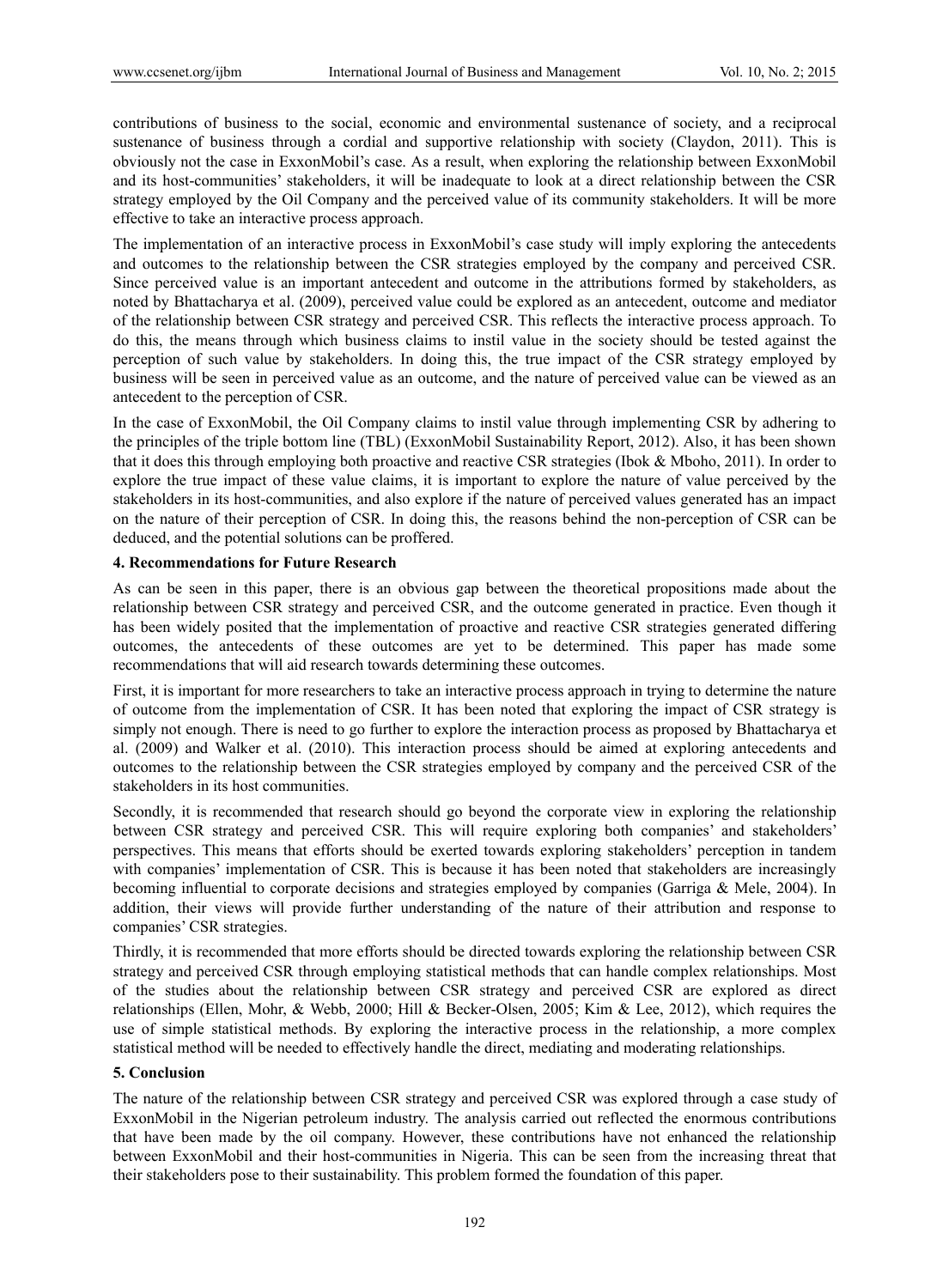To explore this problem, a literature review was carried out. It was identified that understanding the relationship between the CSR strategy used by a business and the nature of perception of CSR initiatives by stakeholders is vital in finding out the nature of outcomes from the implementation of CSR. It was also noted that even though some studies have focused on this relationship, they do this from a narrow perspective of the direct impact of CSR strategy on perceived CSR. It is posited that this narrow view can be expanded through exploring the antecedents and outcomes that define the relationship between CSR strategy and perceived CSR, which is known as an interactive process perspective.

Applying the interactive process perspective to ExxonMobil's case study implies the need for a re-orientation in the approach being used by multi-national oil companies in Nigeria. This re-orientation requires a shift from their current corporate dominant focus, to a combined corporate and stakeholders' focus in the implementation of CSR. What this means is that oil companies like ExxonMobil will need to explore and understand the value expectations of their host-communities, and implement CSR initiatives based on this understanding in order to ensure that their contributions are perceived by their stakeholders. It was recommended that this should be backed up by theoretical extensions through exploring moderators, mediators and control variables in the relationship between CSR strategy and perceived CSR. In addition, adoption of more advanced statistical analysis techniques was recommended in exploring the complex relationships that will emerge.

This paper succeeded in creating an understanding of the nature of the relationship between multi-national oil companies in Nigeria and their host-communities through the case study of ExxonMobil. A proposition of an interactive process perspective was made as a solution to the research problem. A major weakness in this paper is in the lack of description of how the interactive process should be precisely implemented. This is due to the limited scope of this paper. However, the nature of perceived value of stakeholders was introduced as a possible mediator in the relationship between CSR strategy and perceived CSR. More importantly, the recommendations that were made will aid theoretical expansion of focus in the study of the relationship between CSR strategy and perceived CSR. This will inevitably lead to the generation of mediators, moderators and control variables that will define the precise nature of the recommended interactive process.

#### **References**

- Aghalino, S. O., & Eyinla, B. (2009). Oil Exploration and Marine Pollution: Evidence from the Niger Delta, Nigeria. *Journal of Human Ecology*, *28*(3), 177–182.
- Agle, B. R., Mitchell, R. K., & Sonnenfeld, J. A. (1999). What Matters to CEOs? An Investigation of Stakeholder Attributes and Salience. *Corporate Performance, and CEO Values, 42*, 507–525.
- Aras, G., & Crowther, D. (2009). Corporate Sustainability Reporting: A Study in Disingenuity. *Journal of Business Ethics*, *87*(1), 279–288. http://dx.doi.org/10.1007/s10551-008-9806-0
- Baden, D., Meyer, E., & Tonne, M. (2011). Which Types of Strategic Corporate Philanthropy Lead to Higher Moral Capital? *Proceedings of the Twenty-Second Annual Conference of the International Association for Business and Society, 12.*
- Becker-Olsen, K. L., Andrew, B., & Hill, R. P. (2006). The Impact of Perceived Corporate Social Responsibility on Consumer Behaviour. *Journal of Business Research*, *59*(1), 46–53. http://dx.doi.org/10.1016/j.jbusres.2005.01.001
- Bhattacharya, C. B., Korschun, D., & Sen, S. (2009). Strengthening Stakeholder-Company Relations through Mutually Beneficial Corporate Social Responsibility Initiatives. *Journal of Business Ethics*, *85*(2), 257–272. http://dx.doi.org/10.1007/s10551-008-9730-3
- Bitrus, Y. P. (2011). Global Financial Crisis and Oil Revenue in Nigeria. *Journal of Economics and Sustainable Development*, *2*(5), 1–18.
- Carroll, B. A. (1979). A Three Dimensional Conceptual Model of Corporate Performance. *Academy of Management Review*, *4*(4), 497–505. http://dx.doi.org/10.5465/AMR.1979.4498296
- Carroll, A. B. (1999). Corporate Social Responsibility. *Business and Society*, *38*(3), 268–295. http://dx.doi.org/10.1177/000765039903800303
- Claydon, J. (2009). Two Models of CSR and Sustainability: A comparison between the Pyramid of Corporate Social Responsibility and the Model of Sustainable Development. *Issues in Social and Environmental Accounting*, *2*(2), 260–265.
- Daily Independent Newspaper Nigeria. (2012). Nigeria's Oil Production Drop Below 1.5m bpd. Retrieved 5<sup>th</sup> June, 2013 from http://dailyindependentnig.com/2012/11/nigerias-oil-production-drops-below-1-5m-bpd/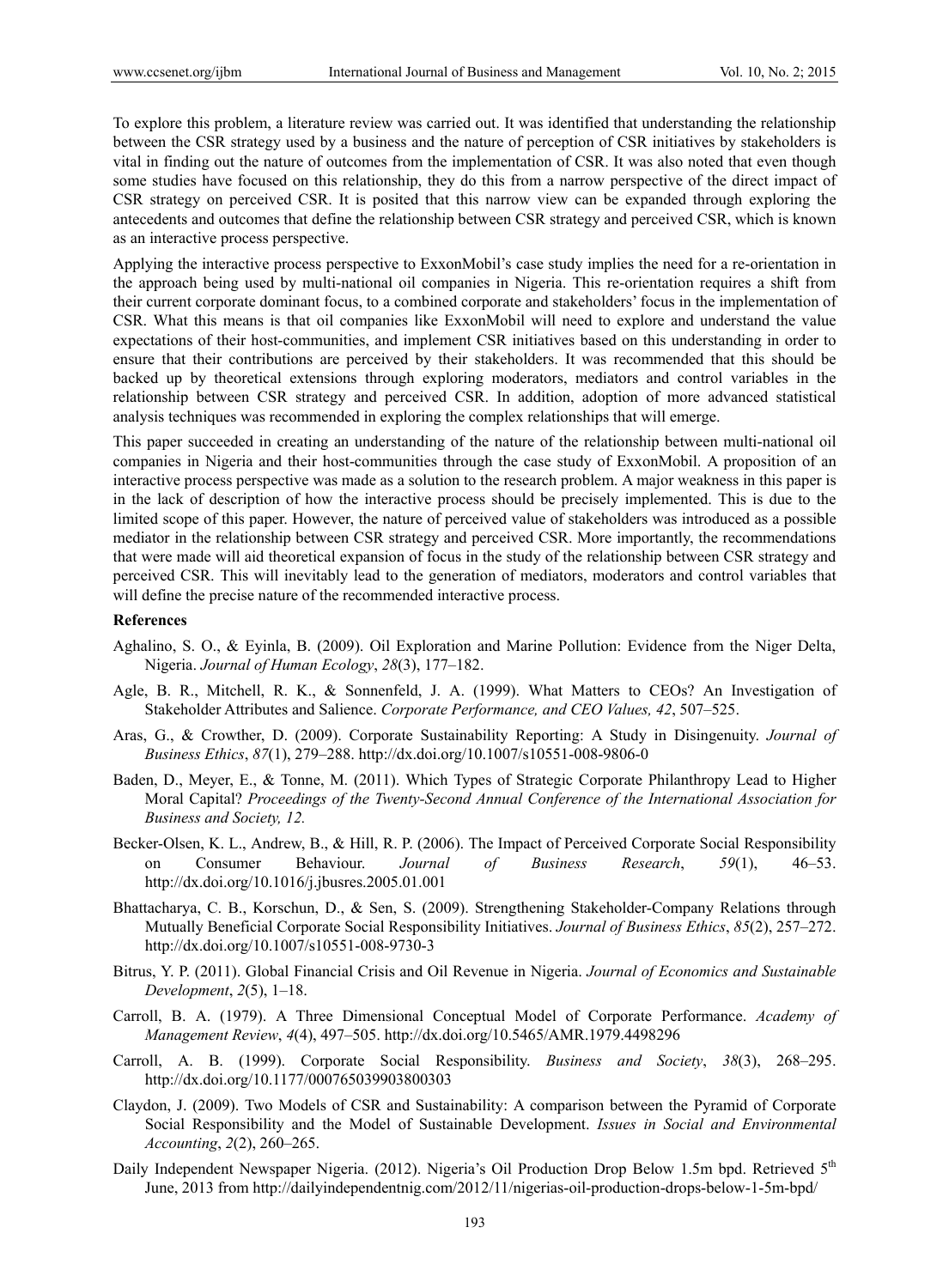Davis, S. (2009). The Opportunity for Peace in the Niger Delta. *GEEI Green Paper Series*, *2*.

- Edoho, F. M. (2008). Oil Transnational Corporations: Corporate Social Responsibility and Environmental Sustainability. *Corporate Social Responsibility and Environmental Management*, *15*(4). 210–222. http://dx.doi.org/10.1002/csr.143
- Ellen, P. S., Mohr, A. L., & Webb, J. D. (2000). Charitable Programs and the Retailer: Do They Mix? *Journal of Retailing*, *76*(3), 393–406. http://dx.doi.org/10.1016/S0022-4359(00)00032-4
- ExxonMobil Corporate Citizenship Report. (2012). Retrieved July  $18<sup>th</sup>$ , 2013 from http://cdn.exxonmobil.com/~/media/Reports/Corporate%20Citizenship%20Report/2012/news\_pub\_ccr2012 .pdf
- Freeman, I., & Hasnaoui, A. (2011). The Meaning of Corporate Social Responsibility: The Vision of Four Nations. *Journal of Business Ethics*, *11*, 419–443. http://dx.doi.org/10.1007/s10551-010-0688-6
- Garriga, E., & Mele, D. (2004). Corporate Social Responsibility Theories: Mapping the Territory. *Journal of Business Ethics, 53*, 51–71. http://dx.doi.org/10.1023/B:BUSI.0000039399.90587.34
- Gjolberg, M. (2009). Measuring the Immeasurable? Constructing an Index of CSR Practices and CSR Performance in 20 countries. *Scandinavian Journal of Management, 25,* 10–12.
- Groza, D. M, Pronschinske, R. M., & Walker, M. (2011). Perceived Organizational Motives and Consumer Responses to Proactive and Reactive CSR. *Journal of Business Ethics*, *102,* 639–652. http://dx.doi.org/10.1007/s10551-011-0834-9
- Heider, F. (1958). *The Psychology of Interpersonal Relations*. NY: Wiley. http://dx.doi.org/10.1037/10628-000
- Hill, R., & Becker-Olsen, K. L. (2005). *The Impact of Perceived Corporate Social Responsibility On Consumer Behavior*. E-Scholarship. UC Berkley: Centre for Responsible Business.
- Ibok, E. E., & Mboho, K. S. (2011). Corporate Social Responsibility Towards Host-Communities in Nigeria: Focus on ExxonMobil in Akwa Ibom State. *Journal of Sociology, Psychology and Anthropology in Practice*, *3*(1), 110–119.
- Jike, V. T. (2004). Environmental Degradation, Social Disequilibrium, and the Dilemma of Sustainable Development in the Niger-Delta of Nigeria. *Journal of Black Studies*, *34*(5), 686–701. http://dx.doi.org/10.1177/0021934703261934
- Kelley, H. H., & Michela, J. L. (1980). Attribution Theory and Research. *Annual Review of Psychology*, *31*, 457–501. http://dx.doi.org/10.1146/annurev.ps.31.020180.002325
- Kim, S., & Lee, Y. J. (2012). The Complex Attribution Process of CSR Motives. *Public Relations Review*, *38*(1), 168–170. http://dx.doi.org/10.1016/j.pubrev.2011.09.024
- Mbat, D., Ibok, E., & Daniel, E. (2013). ExxonMobil and Corporate Social Responsibility in Akwa Ibom State, Nigeria: Past and Present. *Public Policy and Administration Research, 3*(3), 21–29.
- Nigerian National Petroleum Corporation. (2013). History of the Nigerian Petroleum Industry. Retrieved 15<sup>th</sup> June, 2013 from the set of the set of the set of the set of the set of the set of the set of the set of the set of the set of the set of the set of the set of the set of the set of the set of the set of the set of the set

http://www.nnpcgroup.com/NNPCBusiness/BusinessInformation/OilGasinNigeria/IndustryHistory.aspx

- Omotola, J. S. (2006). The Next Gulf? Oil Politics, Environmental Apocalypse and Rising Tension in the Niger Delta. *Accord Occasional Paper Series, 1*(3), 3–31.
- Opukri, C. O., & Ibaba, S. I. (2008). Oil Induced Environmental Degradation and Internal Population Dispalcement in the Nigeria's Niger-Delta. *Journal of Sustainable Development in Africa*, *10*(1), 173–193.
- Porter, M. E., & Kramer, M. R. (2006). Strategy & Society: The Link between Competitive Advantage and Corporate Social Responsibility. *Harvard Business Review*, *84*(12), 78–92.
- Ricks, J. M. (2005). An Assessment of Strategic Corporate Philanthropy on Perceptions of Brand Equity Variables. *Journal of Consumer Marketing*, 121–134. http://dx.doi.org/10.1108/07363760510595940
- Schweitzer, D., Salmeen, I., & Low, B. (2010). Oil Companies and Sustainability: Just an Image? In www.deepblue.lib.umich.edu. Retrieved 29<sup>th</sup> August. 2013 from www.deepblue.lib.umich.edu. Retrieved  $29<sup>th</sup>$  August, 2013 from http://deepblue.lib.umich.edu/bitstream/handle/2027.42/77607/dschwei.pdf
- Stanaland, A. J. S., Lwin, M. O., & Murphy, P. E. (2011). Consumer Perceptions of the Antecedents and Consequences of Corporate Social Responsibility. *Journal of Business Ethics, 102*, 47–55.